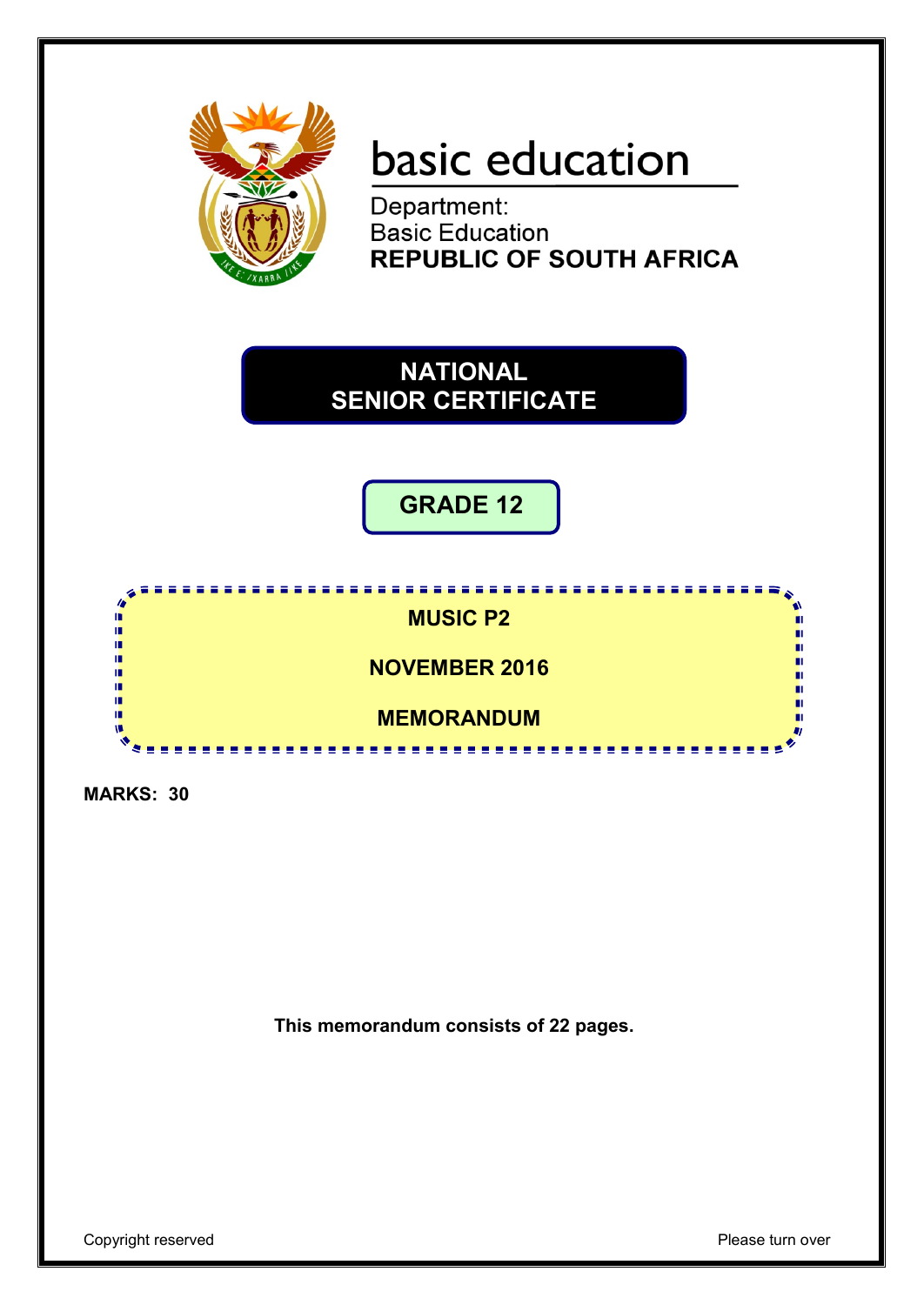#### **INSTRUCTIONS AND INFORMATION**

1. This question paper consists of THREE sections:

> SECTION A: Aural (10) SECTION B: Recognition (12) SECTION C: Form (8)

- 2. QUESTION 1, QUESTION 2, QUESTION 3 and QUESTION 7 are compulsory.
- 3. Answer QUESTION 4 (Western Art Music (WAM)) OR QUESTION 5 (JAZZ) OR QUESTION 6 (Indigenous African Music (IAM)).
- 4. Write ALL your answers on this question paper. Use a pencil for music notation and blue or black ink for the other answers.
- 5. This examination will be written while candidates are listening to a CD.
- 6. The music teacher of the centre must conduct the examination in the presence of the invigilator.
- 7. The last page of this question paper is manuscript paper intended for rough work. The candidate MAY NOT remove this page.
- 8. Candidates may NOT have access to any musical instrument for the duration of this examination.
- 9. Candidates must take note of the mark allocation at each question to provide enough information in their answers.
- 10. Write neatly and legibly.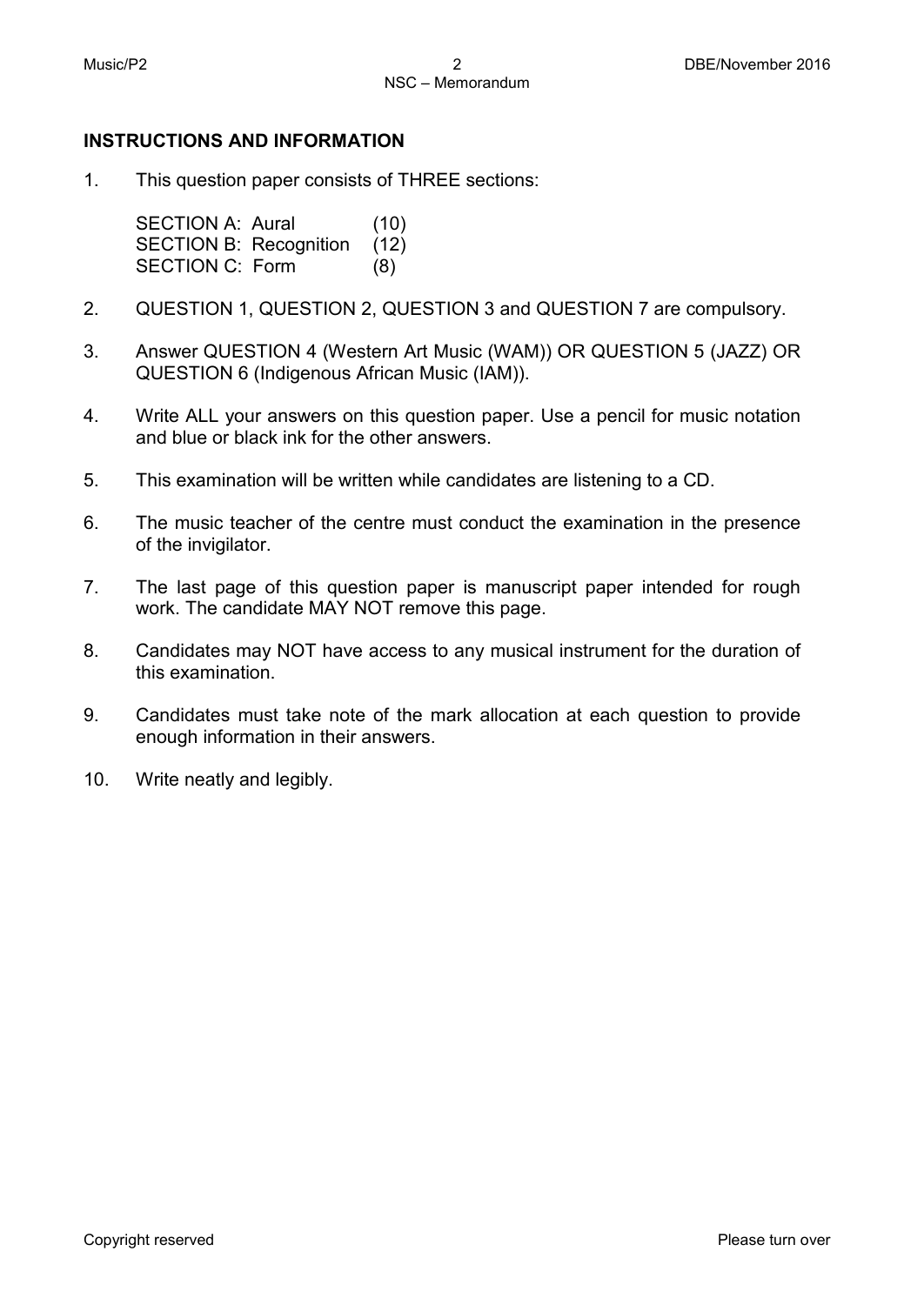## **INSTRUCTIONS TO THE PERSON OPERATING THE SOUND EQUIPMENT**

- 1. The instructions for the music teacher appear in frames.
- 2. Each musical extract (track) must be played the number of times specified in the question paper.
- 3. Allow adequate time between tracks to offer candidates time to think and write their answers before playing the next track.
- 4. The number of the track must be announced clearly each time before it is played.
- 5. If a school offers more than one stream (Western Art Music (WAM), jazz, Indigenous African Music (IAM)), the following guidelines must be followed:
	- Each stream must write the examination in a separate venue.
	- Each venue must be equipped with suitable sound equipment.
	- Each venue must have its own CD with musical extracts.
	- An invigilator must be present in each venue.
- 6. The tracks have to be played as follows:
	- WAM candidates: Tracks 1–21 and Tracks 37–40
	- JAZZ candidates: Tracks 1–12, Tracks 22–28 and Tracks 37–40
	- IAM candidates: Tracks 1–12 and Tracks 29–40
- 7. A battery-powered CD player must be available in case of a power failure.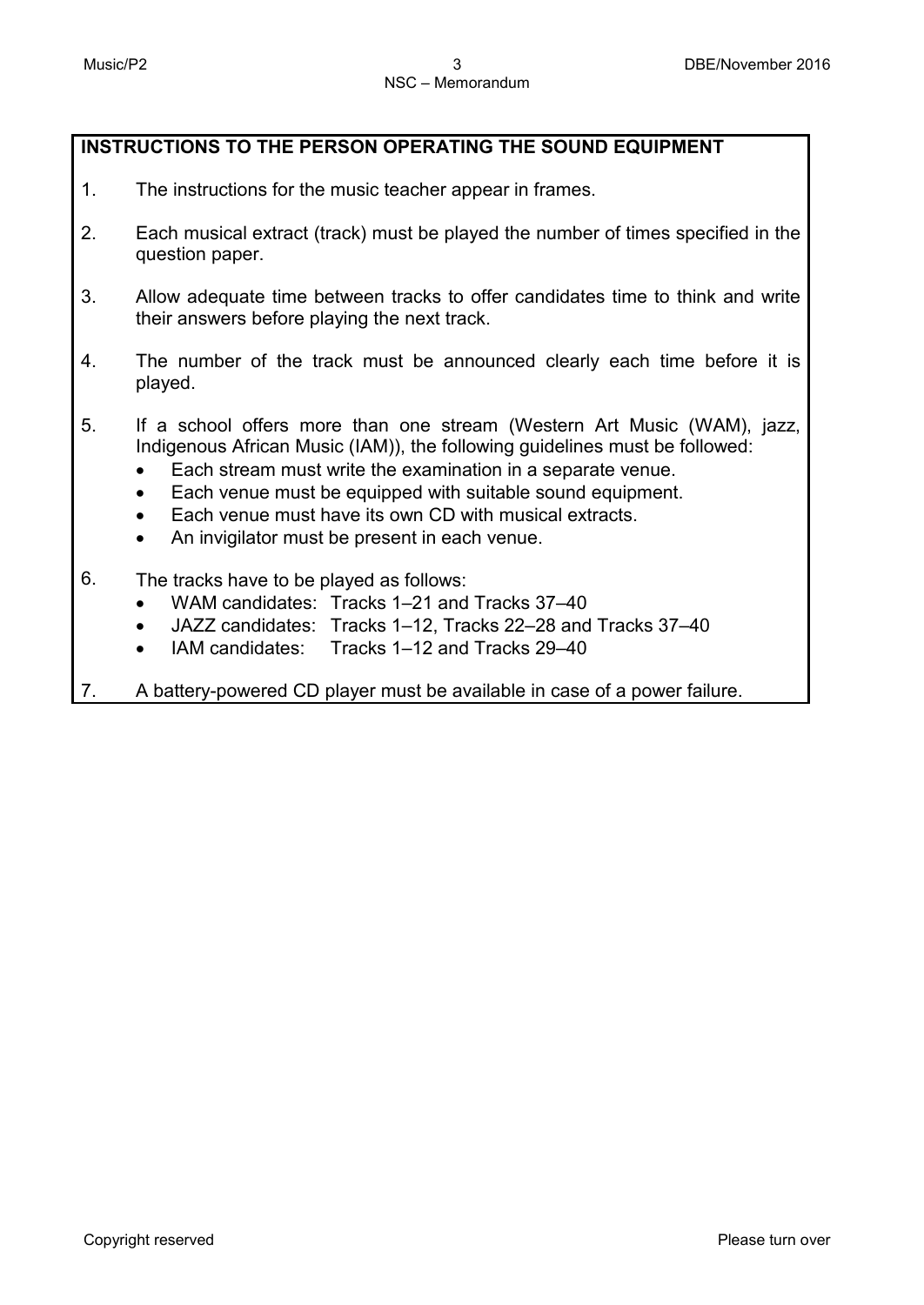## **SUMMARY OF MARKS**

| <b>SECTION A: AURAL</b>        | <b>TOTAL</b>            |
|--------------------------------|-------------------------|
| <b>QUESTION 1 (COMPULSORY)</b> | 4                       |
| <b>QUESTION 2 (COMPULSORY)</b> | 6                       |
| <b>SUBTOTAL</b>                | 10                      |
| <b>SECTION B: RECOGNITION</b>  | <b>TOTAL</b>            |
| <b>QUESTION 3 (COMPULSORY)</b> | $\overline{\mathbf{4}}$ |
| QUESTION 4 (WAM) OR            | 8                       |
| QUESTION 5 (JAZZ) OR           | 8                       |
| <b>QUESTION 6 (IAM)</b>        | 8                       |
| <b>SUBTOTAL</b>                | 12                      |
| <b>SECTION C: FORM</b>         | <b>TOTAL</b>            |
| <b>QUESTION 7 (COMPULSORY)</b> | 8                       |
| <b>SUBTOTAL</b>                | 8                       |
| <b>GRAND TOTAL</b>             | 30                      |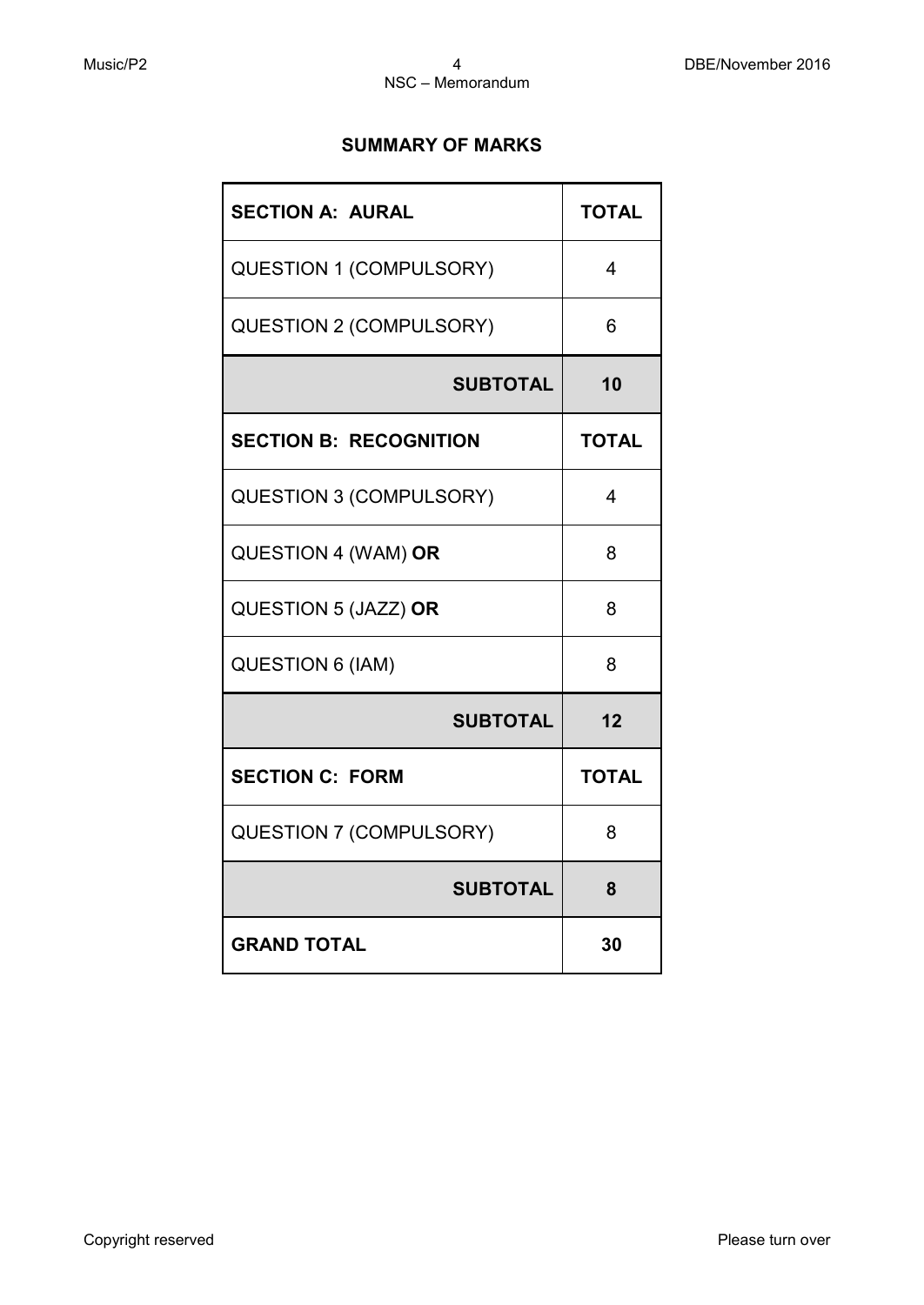*Note to marker: Candidates must be credited for any correct answers not given in the memorandum.*

## **SECTION A: AURAL**

## **QUESTION 1**

Play Track 1 TWICE in succession.

1.1 Listen to the melodic and rhythmic phrase. Notate the rhythm of the missing notes in bars 3–4 below.



Play Track 1 TWICE again. Pause for 30 seconds before the repetition.



## Play Track 2 THREE times in succession.

1.2 Which ONE of the extracts below corresponds with the melody that you hear? Make a cross (X) in the appropriate block.

The extract starts with a two-bar click track.



**[4]**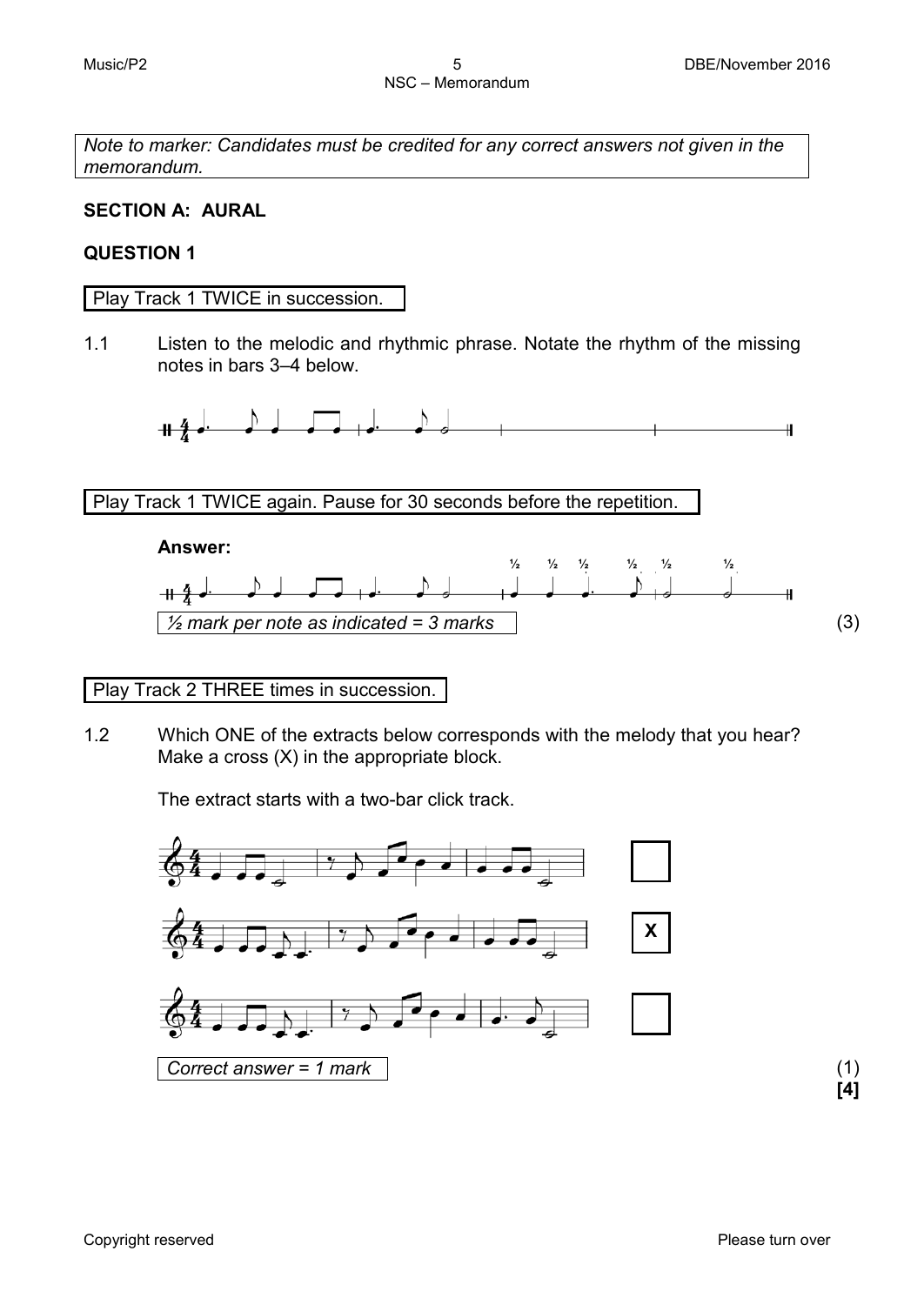## **QUESTION 2**

## Play Track 3 ONCE to provide a general overview.

Listen to the extract from *My Favourite Things.* Answer the questions that follow.

## **My Favourite Things (extract)**



## Play Track 4 TWICE in succession.

2.1 Identify the difference(s) in articulation between bars 1–8 and bars 9–16.

## **Answer:**

- Bars 1–8 two-note slurs (beat 1 and 2), staccato on beat 3
- Bars 9–16 legato (smoothly-connected notes)

*One mark for difference between phrases = 1 mark ½ mark for one correct articulation* (1)

Play Track 5 FOUR times.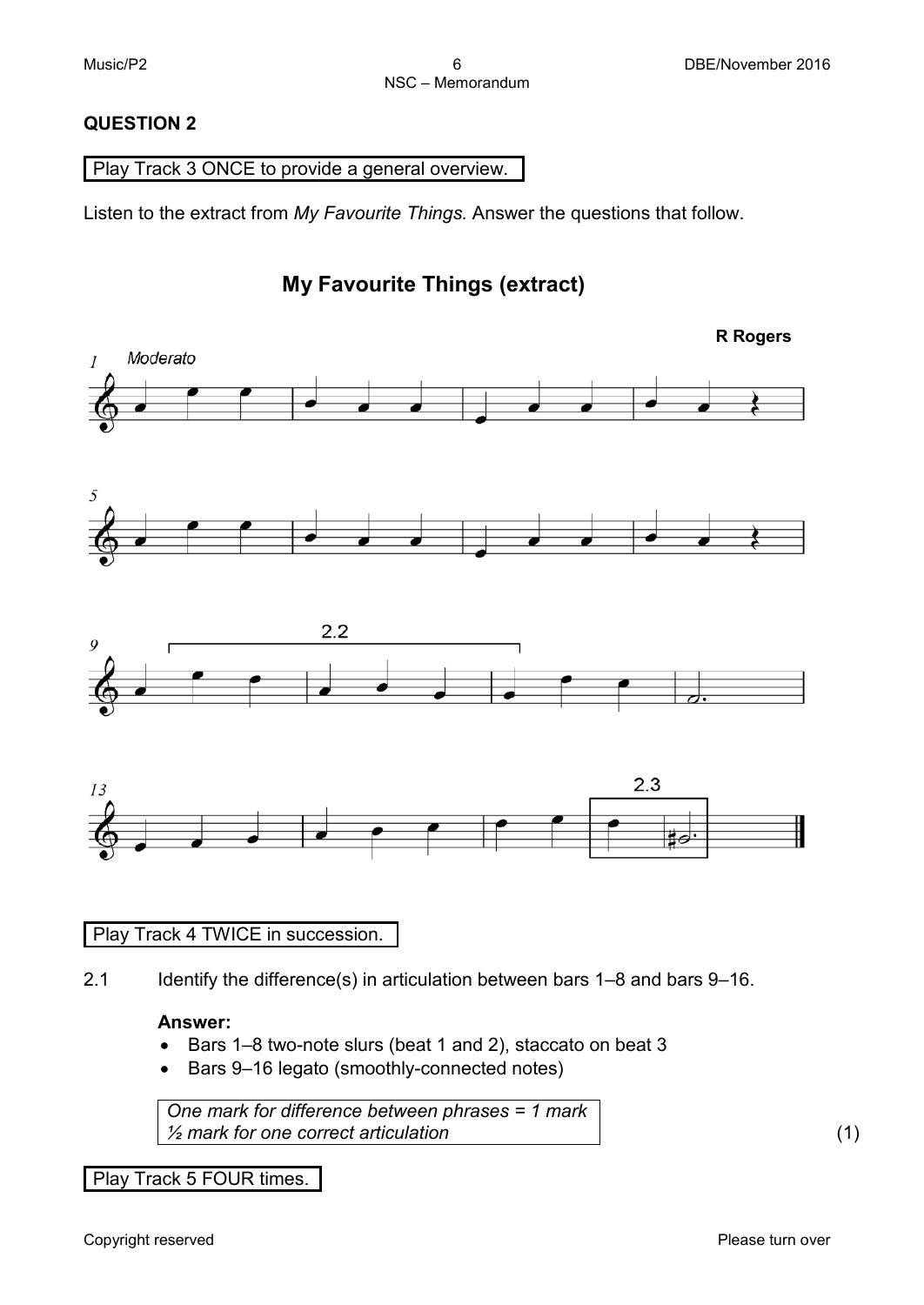2.2 The notation of bars 9 and 10 has been omitted at 2.2 on the score. Fill in the missing pitches that correspond with the melody that you hear. (The track starts in bar 5.)

## **Answer:**



*½ mark for each correct pitch x 6 = 3 marks* (3)

## Play Track 6 TWICE.

2.3 Which interval is formed between the two notes in the block at 2.3? (The track starts in bar 13.)

## **Answer:**

Diminished  $5^{th}$ 



| Diminished $5^{th}$ (or Augmented $4^{th}$ or Tritone) = 1 mark |  |
|-----------------------------------------------------------------|--|
| Only $4^{th}$ or $5^{th}$ = no mark                             |  |
| Notation only = no mark                                         |  |

2.4 Name the cadence with which the extract ends.

#### **Answer:**

Imperfect or Half (cadence)

*1 mark*

Play Track 7 for a final overview.

**TOTAL SECTION A: 10**

(1)

**[6]**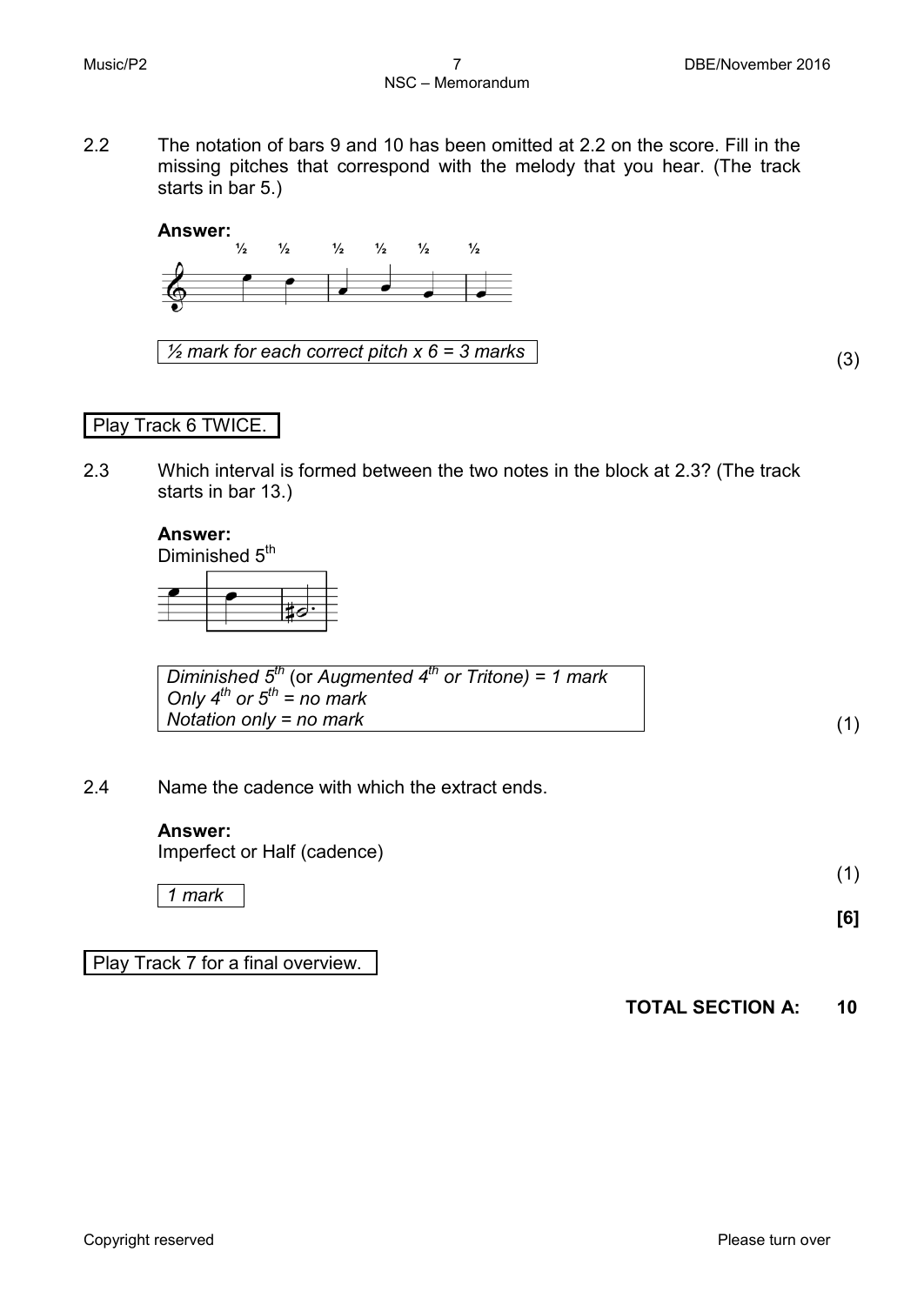## **SECTION B: RECOGNITION OF MUSIC CONCEPTS**

## **QUESTION 3: GENERAL LISTENING (COMPULSORY)**

3.1 You will hear TWO different performances of the same piece: Track 8 and Track 9. Listen to these extracts and answer the questions that follow.

Play Track 8 and 9 TWICE in succession.

Compare these two extracts in terms of the following:

**Answer:**

| <b>ELEMENT</b>  | <b>COMPARISON</b>                                                                                                       |                                                                                                                                         |  |
|-----------------|-------------------------------------------------------------------------------------------------------------------------|-----------------------------------------------------------------------------------------------------------------------------------------|--|
|                 | Track 8                                                                                                                 | Track 9                                                                                                                                 |  |
| Use of rhythm   | Rhythm played<br>straight/strict (as<br>notation requires)<br>Shorter note values<br>used<br>Classical<br>$\frac{1}{2}$ | Rhythm is syncopated<br>or 'swing' is used or<br>jazz-like approach to<br>rhythm<br>Longer note values<br>used<br>Jazz<br>$\frac{1}{2}$ |  |
|                 |                                                                                                                         |                                                                                                                                         |  |
| Tempo           | Faster                                                                                                                  | Moderate                                                                                                                                |  |
|                 | $\frac{1}{2}$                                                                                                           | $\frac{1}{2}$                                                                                                                           |  |
| Instrumentation | Mainly strings (with<br>woodwinds/clarinets/flutes<br>and triangle) or<br>Orchestral                                    | Big Band (Brass and<br>Saxophones)<br>Drum kit/Cymbals                                                                                  |  |
|                 | $\frac{1}{2}$                                                                                                           | $\frac{1}{2}$                                                                                                                           |  |

*Correct answers: one per element = 3 marks If a comparison is not made, only ½ mark will be awarded* (3)

Play Track 10 and Track 11 ONCE each.

3.2 Indicate only ONE feature that you hear in EACH of these tracks. Make a cross (X) in the appropriate block.

#### **Answer:**

| <b>FEATURE</b>      | Track 10 | <b>Track 11</b> |
|---------------------|----------|-----------------|
| Solo improvisation  |          |                 |
| <b>Walking bass</b> |          |                 |
| Monophonic          |          |                 |
| Giocoso             |          |                 |
| Triple metre        |          |                 |

*2 correct answers = 2 marks* (2)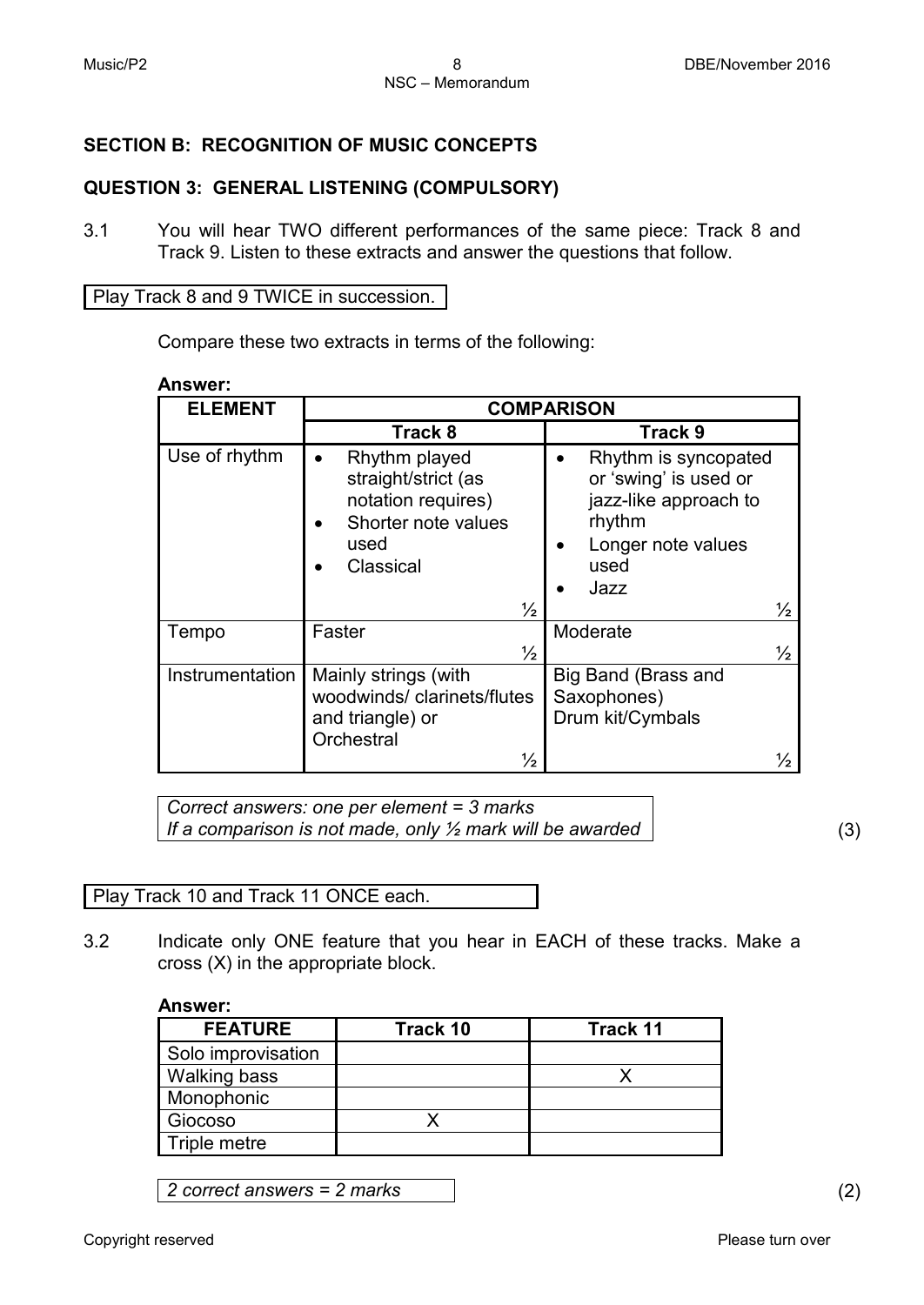## Play Track 12 TWICE.

3.3 Name any THREE features that indicate that this piece is typically African.

#### **Answer:**

- Call and response
- Polyrhythms
- Repetition
- African drumming
- Pentatonic scale used
- Syncopation
- Cyclic structure
- African language

*Any 3 correct answers = 3 marks* (3)

 $(8 \div 2)$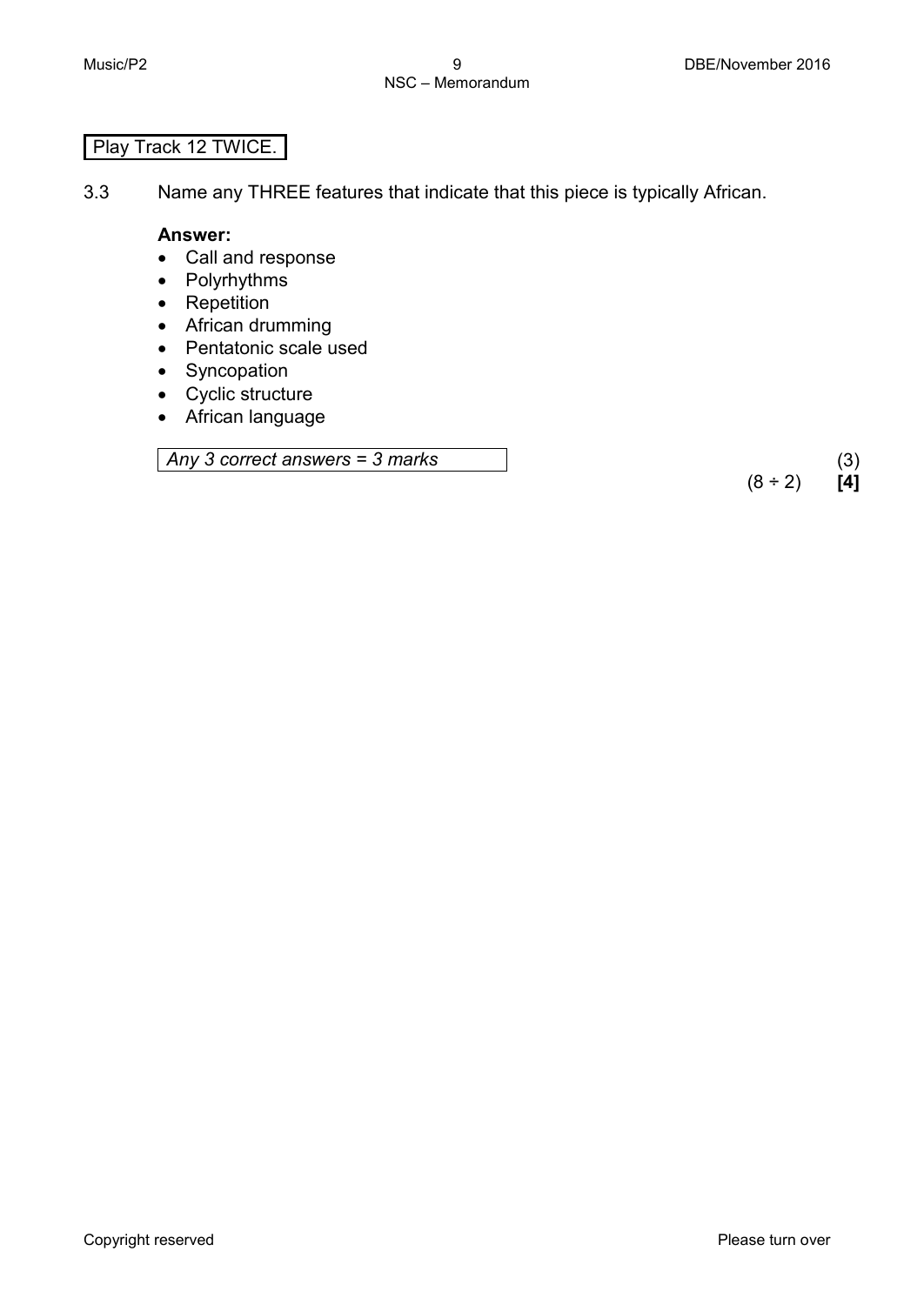## **Answer QUESTION 4 (WAM) OR QUESTION 5 (JAZZ) OR QUESTION 6 (IAM).**

#### **QUESTION 4: WAM**

4.1 Listen to the extracts from *The Magic Flute* by Mozart and answer the questions that follow.

#### Play Track 13 TWICE.

4.1.1 With which subgenre in opera music do you associate this extract?

| <b>Answer:</b>    |  |
|-------------------|--|
| Aria or Singspiel |  |
| $1$ mark          |  |
|                   |  |

4.1.2 Name the character who sings in this extract.

#### **Answer:**

Papageno or Bird catcher *1 mark* (1)

4.1.3 Where in the opera is this extract sung?

#### **Answer:**

- Act 2 (Scene 5)
- Towards the end of the opera when Papageno is confined in Sarastro's temple *Any correct answer = 1 mark* (1)
- 4.1.4 Name the idiophone that you hear in this extract.

#### **Answer:**

- Celesta
- Glockenspiel or Metallophone
- Glass harmonica
- Bell
- Music box

*Any correct answer = 1 mark* (1)

## Play Track 14 ONCE.

4.1.5 Which Italian term best describes the tempo changes at the end of this extract?

## **Answer:**

- Ritardando or Rit.
- Rallentando or Rall.
- Ritenuto or Rit.
- *Any correct answer = 1 mark* (1)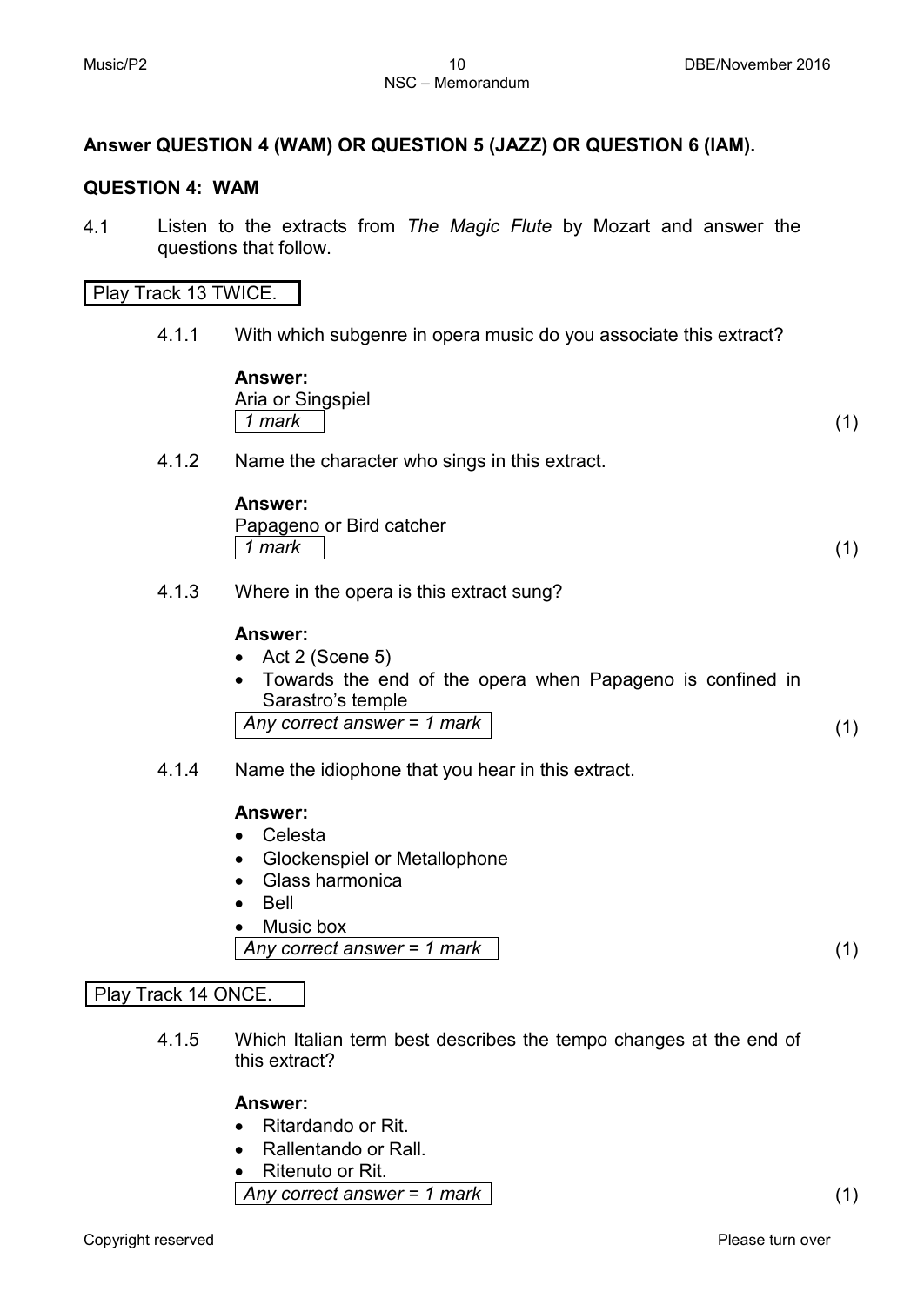## Play Track 15 TWICE.

4.1.6 The time signature changes in this extract. Identify the new (second) time signature. Make a cross (X) in the appropriate block.

#### **Answer:** 6

8 *1 mark* (1)

## Play Track 16 ONCE.

4.1.7 Listen to a section of the overture to *The Magic Flute.* How does this extract succeed in setting the mood of the opera?

#### **Answer:**

- 3 chords links with 3 knocks, 3 doors, 3 pillars – Symbolic number (Masonic influence)
- Slow majestic, grand, misterious chords – links with formal serious moral issues (light and dark, good and evil)
- Polyphonic section
	- link to complexity of the opera
- Staccatos, syncopation, quick tempo
	- links to *Queen of the Night* aria
	- lighter moments and playful nature of some characters

*Any 2 correct facts = 2 marks Musical content must be linked to mood setting ½ mark for only describing the mood* (2)

## Play Track 17 ONCE.

4.1.8 Describe the texture of this extract.

## **Answer:**

- Starts homophonic/chordal followed by polyphonic/contrapuntal texture
- Homophonic first section/Polyphonic second section

*Any correct answer = 1 mark ½ mark for only describing one texture* (1)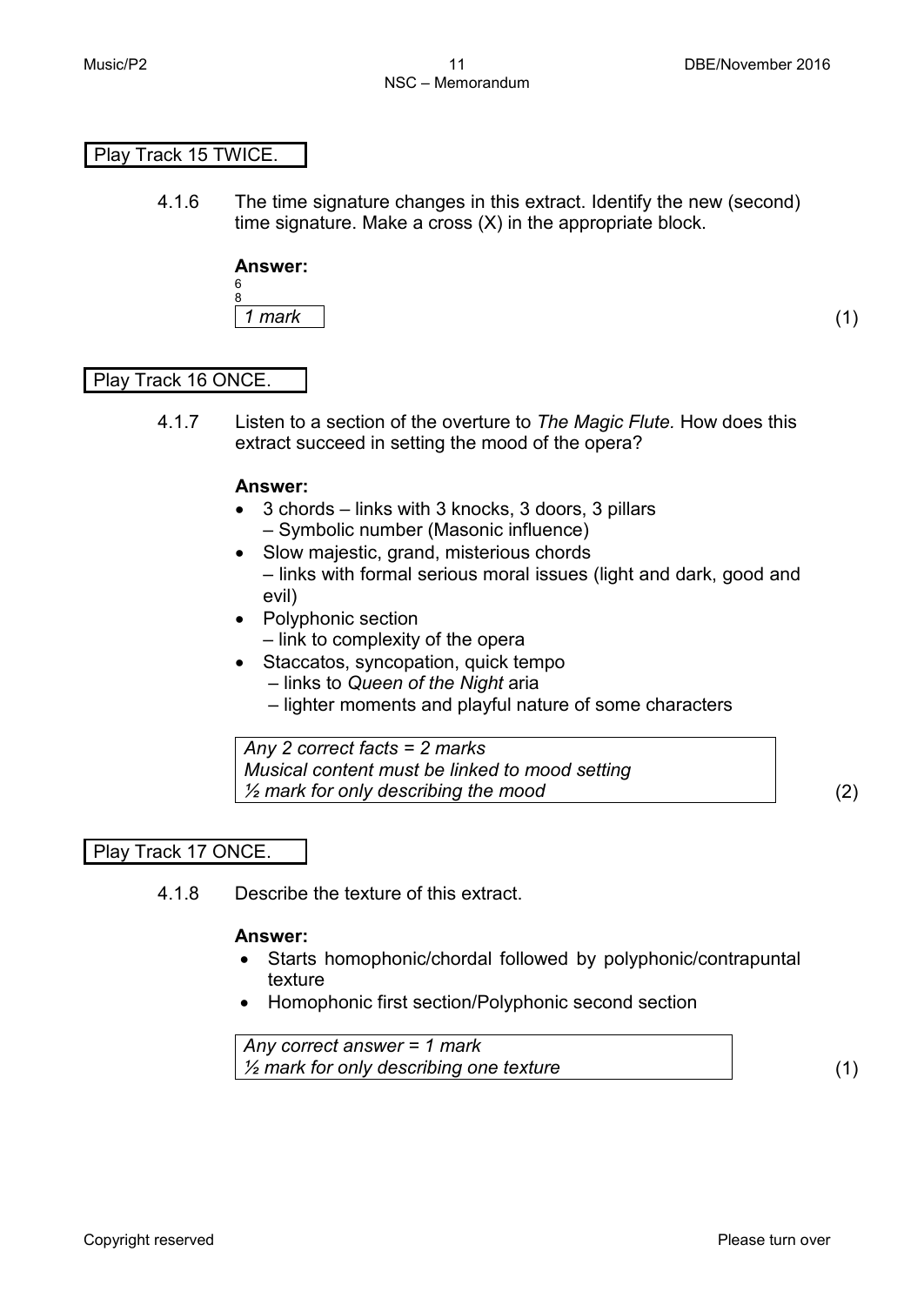4.2 Listen to the extracts below from Beethoven's *Symphony No. 6* and answer the questions that follow.

#### Play Track 18 ONCE.

4.2.1 What is the function of this extract in Beethoven's *Symphony No. 6*?

#### **Answer:**

- The linking passage between the fourth (*The Storm*) and fifth (*Shepherd's Song*) movements
- Uninterrupted flow of musical ideas linking one programmatic scene to the next

*Any 1 correct fact = 1 mark* (1)

#### Play Track 19 TWICE.

4.2.2 Listen to the higher-pitched instruments in this extract. Choose the correct description below that corresponds with the music. Make a cross (X) in the appropriate block.

#### **Answer:**

| A legato melody, followed by a non legato passage on the<br>solo clarinet |  |
|---------------------------------------------------------------------------|--|
| A legato melody, followed by a legato passage on the solo<br>flute        |  |
| A legato melody, followed by a non legato passage on the<br>solo flute    |  |
| A legato melody, followed by a legato passage on the solo<br>clarinet     |  |

*1 mark* (1)

## Play Track 20 TWICE.

4.2.3 Which TWO of the following Italian terms apply to the music you hear? Make a cross (X) in TWO appropriate blocks.

#### **Answer:**

| Crescendo   |  |
|-------------|--|
| Decrescendo |  |
| Pesante     |  |
| Grazioso    |  |
| Scherzando  |  |

*2 correct answers = 2 marks* (2)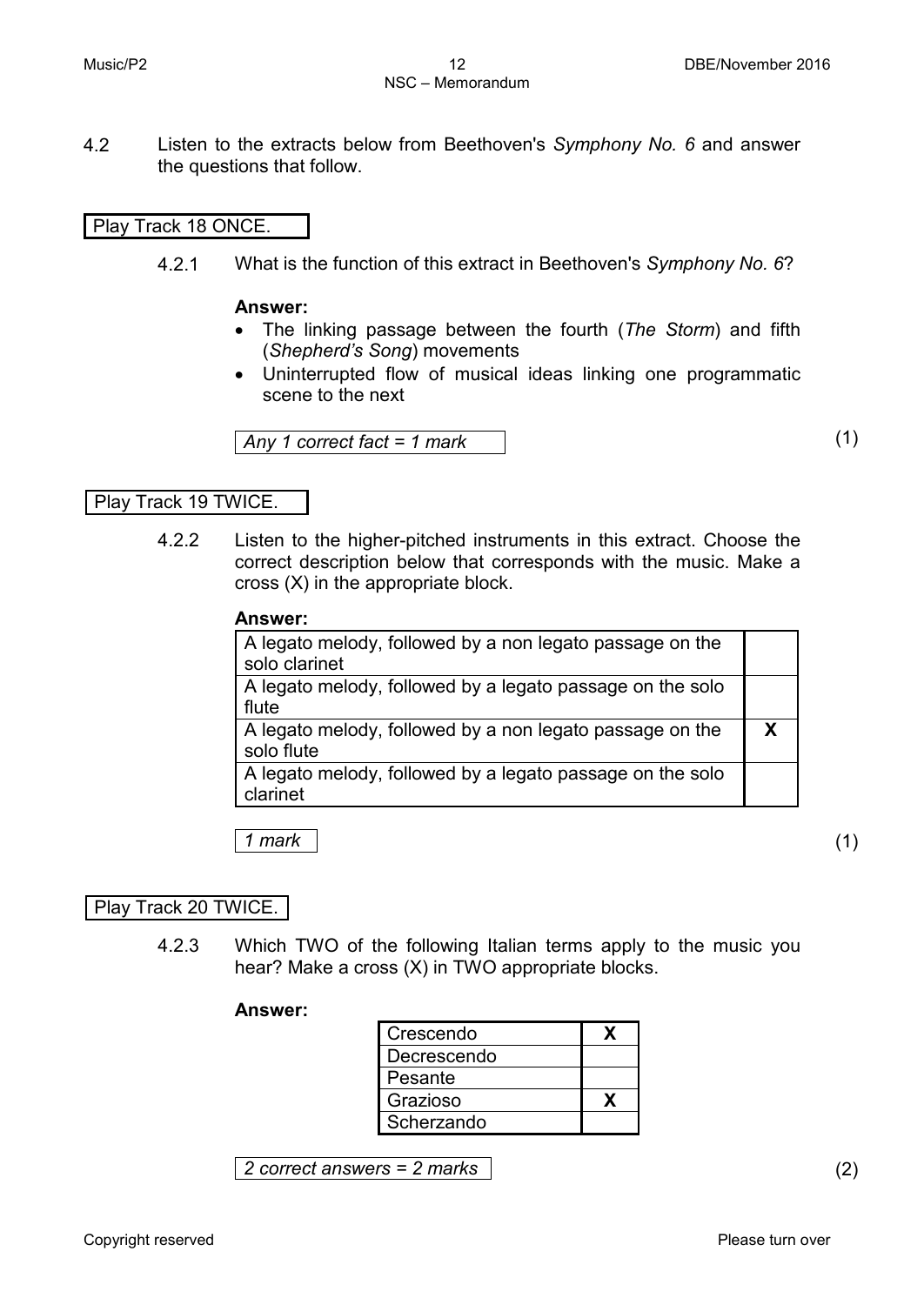4.3 Listen to the following extract by Mendelssohn. Answer the question that follows.

## Play Track 21 TWICE.

Indicate THREE items in the list below that are CORRECT in relation to the music that you hear. Make a cross (X) in THREE appropriate blocks.

#### **Answer:**

| Inverted pedal point | x |
|----------------------|---|
| Melody in flute part |   |
| Ostinato             |   |
| Minor tonality       | X |
| Allegro              | X |
| Adagio               |   |

*3 correct answers = 3 marks* (3)

(16 ÷ 2) **[8]**

**TOTAL SECTION B: 12**

**OR**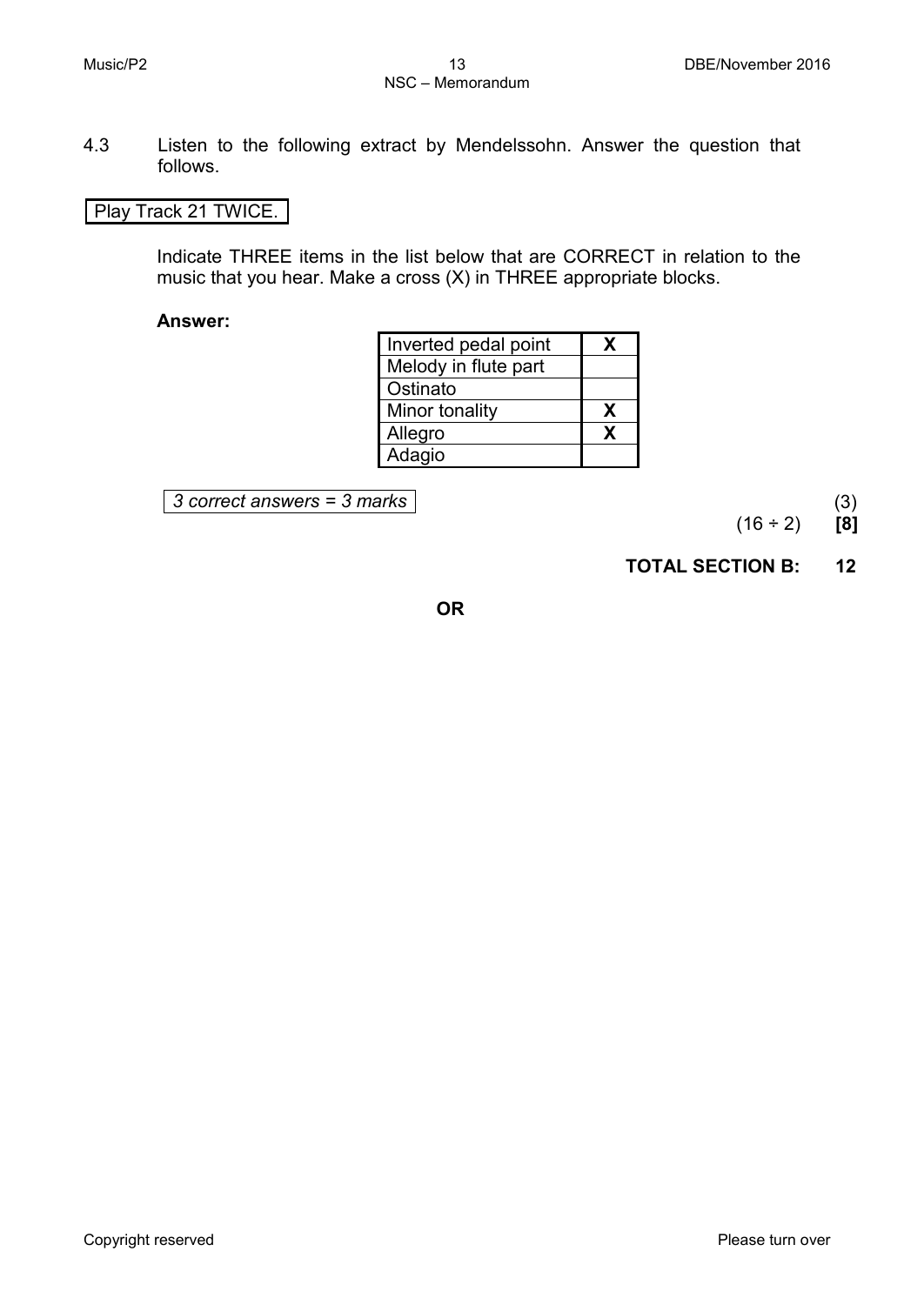## **QUESTION 5: JAZZ**

5.1 Listen to the extracts below by The Brotherhood of Breath and answer the questions that follow.

#### Play Track 22 ONCE.

5.1.1 Identify the jazz category. Make a cross (X) in the appropriate block.

## **Answer:**

Jazz in exile

*1 mark* (1)

## Play Track 23 ONCE.

5.1.2 Describe the mood of this extract by referring to the tonality.

#### **Answer:**

- Major key
- Upbeat/jolly mood

|--|

5.1.3 Name ONE membranophone that you hear in the introduction.

#### **Answer:**

- Conga drums or Djembe
- Any drums, part of the drum kit that is a membranophone

|--|--|--|

#### Play Track 24 TWICE.

5.1.4 Between which instruments/instrumental sections does the call and response feature in this extract?

#### **Answer:**

Between brass/horn section and piano

*1 mark* (1)

5.1.5 Describe TWO characteristics of this piano-playing style.

#### **Answer:**

- Lots of repeated notes typical of South African music
- Percussive tone quality
- Chordal comping
- Fragmented melodic line

*Any 2 correct answers = 2 marks* (2)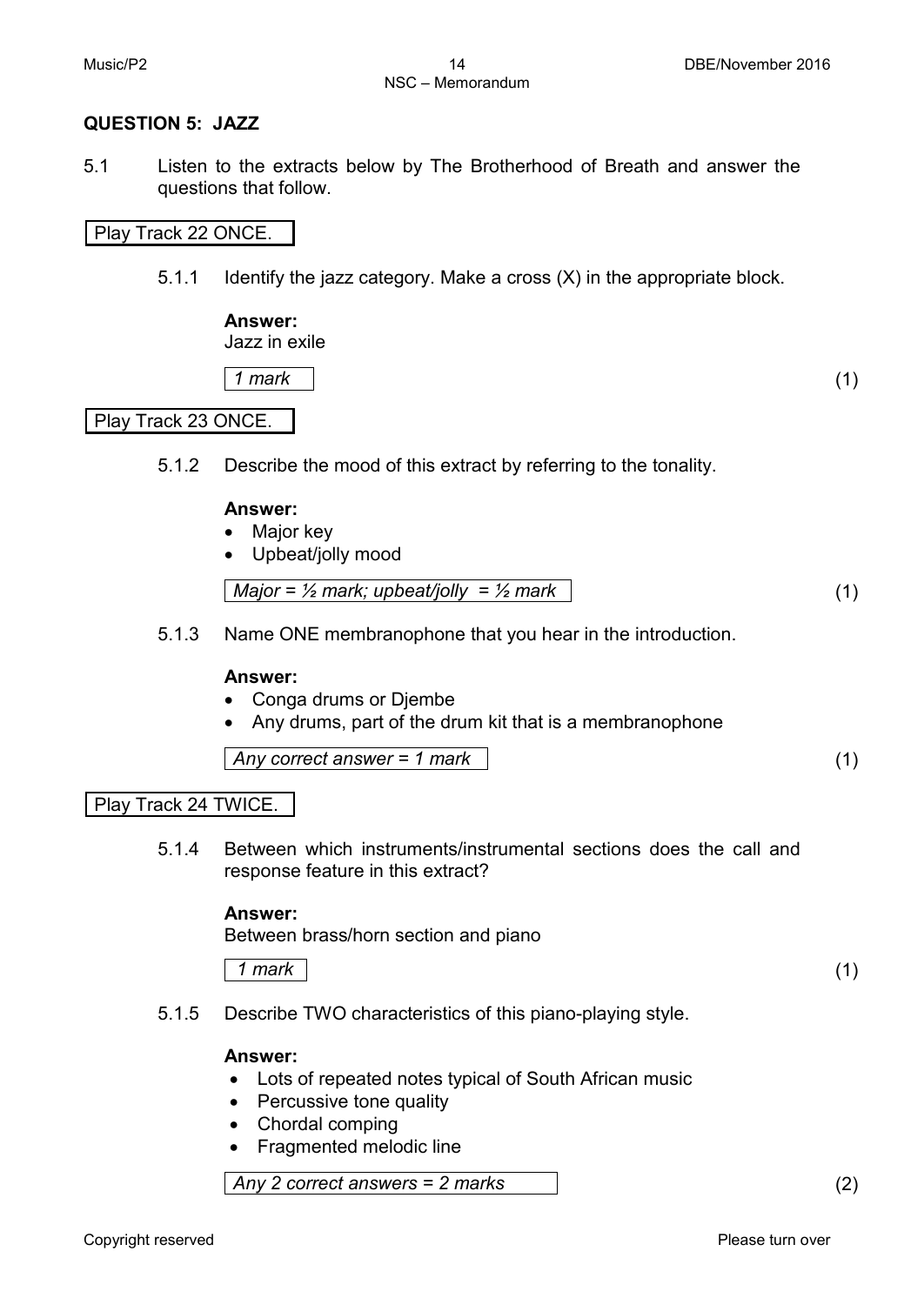5.1.6 Name another band that is linked to this style of jazz.

#### **Answer:**

- The Blue Notes
- The Jazz Epistles
- Union of (South) Africa

*Any of the above mentioned bands or any other suitable band =1 mark* (1)

5.2 Listen to *Spirits Rejoice* and answer the questions that follow.

## Play Track 25 TWICE.

5.2.1 Identify the jazz style.

#### **Answer:**

- Jazz at home/South African Jazz
- Jazz Fusion
- Afro Jazz
- Jazz Funk

*Any correct answer = 1 mark* (1)

5.2.2 Give reasons, related to the music, to motivate your answer to QUESTION 5.2.1.

#### **Answer:**

- Mixing funk with rhythm and blues elements
- Wind/brass section playing arranged lines (Big Band)
- Pop/rock influences in drum kit and percussion
- Prominent electric bass line

*Any 2 correct answers = 2 marks* (2)

5.2.3 Name ONE other artist/band that you associate with this style of music.

#### **Answer:**

- Sakhile
- Sipho Gumede
- Bheki Mseleku
- Union of (South) Africa
- [Blood, Sweat & Tears](https://en.wikipedia.org/wiki/Blood,_Sweat_%26_Tears) (International)
- Zim Nqawana

*Any of the above-mentioned artists/bands or any other suitable artist/band = 1 mark* (1)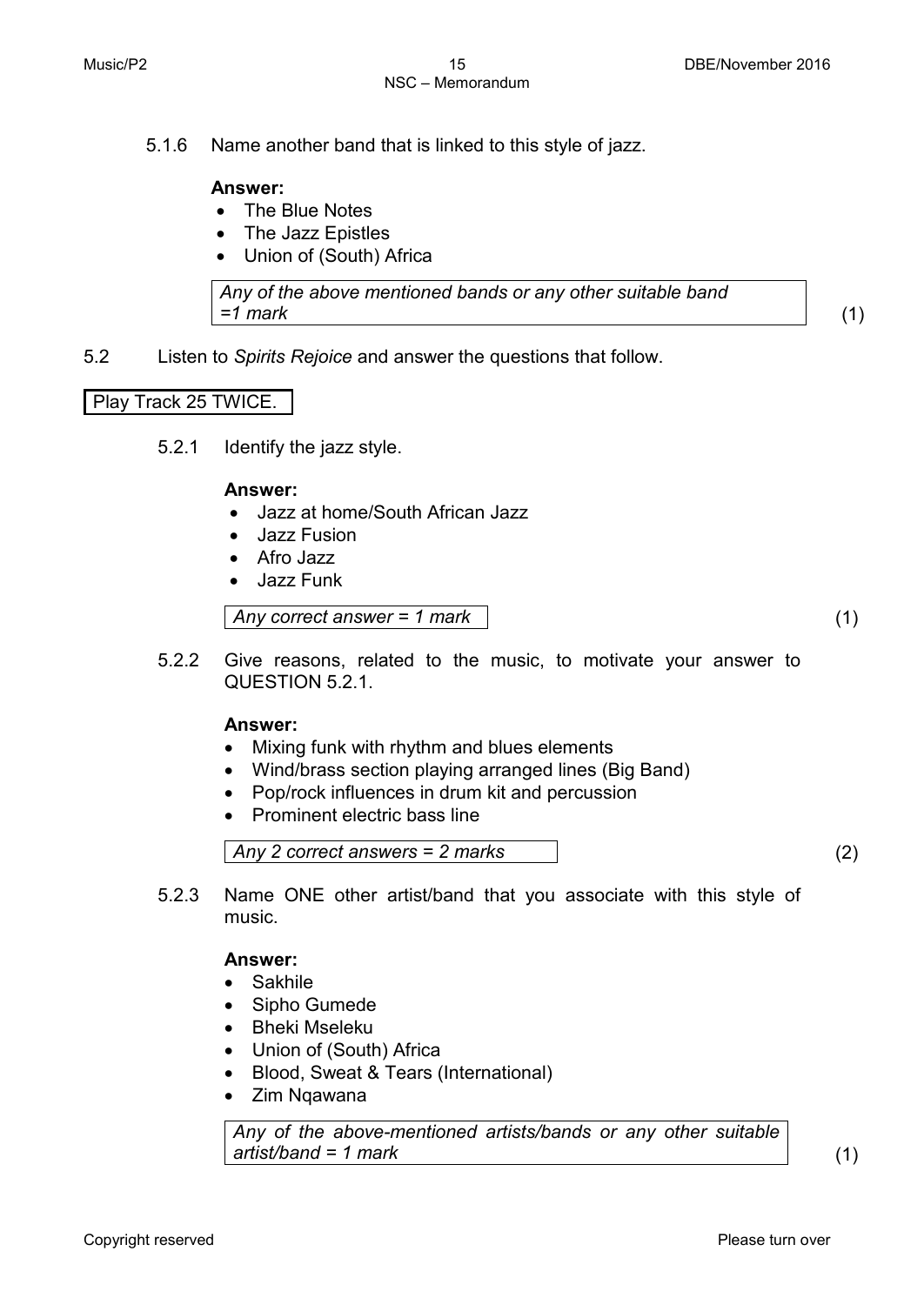## Play Track 26 ONCE.

5.2.4 Which solo instrument do you hear in this extract?

## **Answer:**

Trumpet/Cornet/Flugel horn

*1 mark* (1)

5.3 You will hear TWO music extracts: Track 27 and Track 28. Listen to these extracts and answer the question below.

## Play Track 27 and Track 28 ONCE each.

Identify the music style of EACH extract and give ONE reason for EACH answer.

**Answer:**

| Track | <b>Style</b> | <b>Reason</b>                                                                                                                                          |
|-------|--------------|--------------------------------------------------------------------------------------------------------------------------------------------------------|
| 27    | Mbaqanga     | Small ensemble of players<br>Use of repetitive guitar melodic riffs<br>Interweaving of the two guitar lines<br>Guitars and voices alternate or overlap |
| 28    | Marabi       | Clear American jazz influence<br>Big Band style and arrangement<br>Importance of piano (and ragtime<br>feel)                                           |

*1 mark for each correct style = 2 marks 1 mark for each correct reason = 2 marks* (4)

(16 ÷ 2) **[8]**

## **TOTAL SECTION B: 12**

**OR**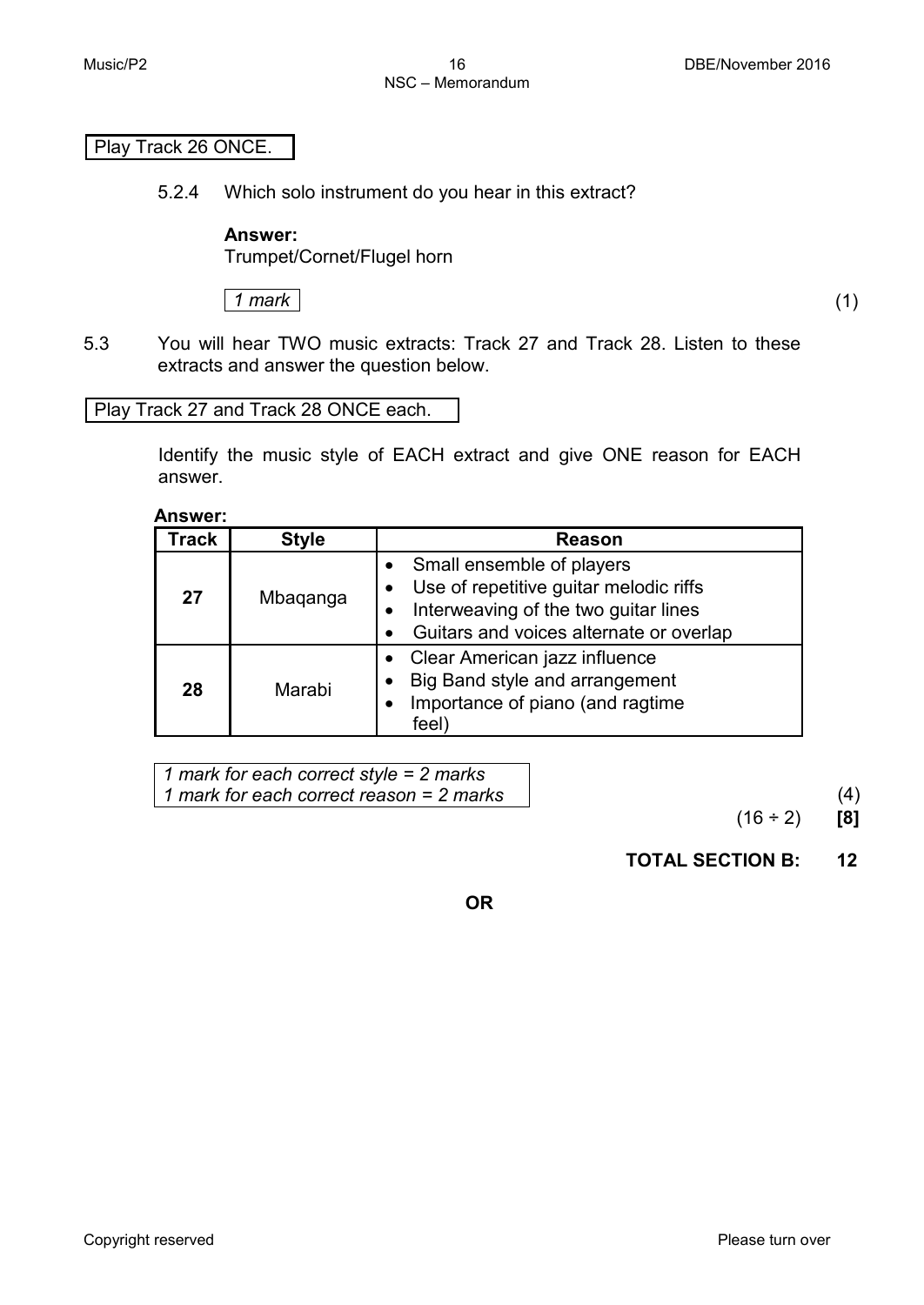## **QUESTION 6: IAM**

6.1 You will hear TWO tracks: Track 29 and Track 30. Listen to these tracks and answer the question below.

Play Track 29 and Track 30 ONCE each.

Identify the music style of EACH extract and give ONE reason for EACH answer.

**Answer:**

| Track | <b>Style</b> | <b>Reason</b>                                                                                                                                                                                                                         |
|-------|--------------|---------------------------------------------------------------------------------------------------------------------------------------------------------------------------------------------------------------------------------------|
| 29    | Maskandi     | Concertina introduction (Isihlabo)<br>Percussive plucking of strings<br>Guitar strings have a hard tone quality with an<br>acoustic steel string sound<br>Izibongo (praise poem) is an important feature<br>and spoken at a fast pace |
| 30    | Mbaganga     | <b>Guitar introduction</b><br>Light plucking of strings<br>Guitar strings have a soft tone quality on electric<br>guitar<br>Text sung throughout with no Izibongo (praise<br>$\bullet$<br>poem                                        |

*1 mark for each correct style = 2 marks 1 mark for each correct reason = 2 marks* (4)

6.2 You will hear TWO tracks: Track 31 and Track 32. Listen to these tracks and answer the question that follows.

Play Track 31 and Track 32 ONCE each.

6.2.1 With which of the following descriptions do you associate the instrumental ensembles that you hear? Make TWO crosses (X) in the appropriate blocks for EACH track.

| Answer:                |          |          |
|------------------------|----------|----------|
| <b>DESCRIPTION</b>     | Track 31 | Track 32 |
| Maskandi band          |          |          |
| Marimba band           | х        |          |
| Sudden dynamic changes | X        |          |
| Drum ensemble          |          | х        |
| Aerophones             |          |          |
| A cappella group       |          |          |
| Membranophones         |          |          |

*4 correct answers = 4 marks* (4)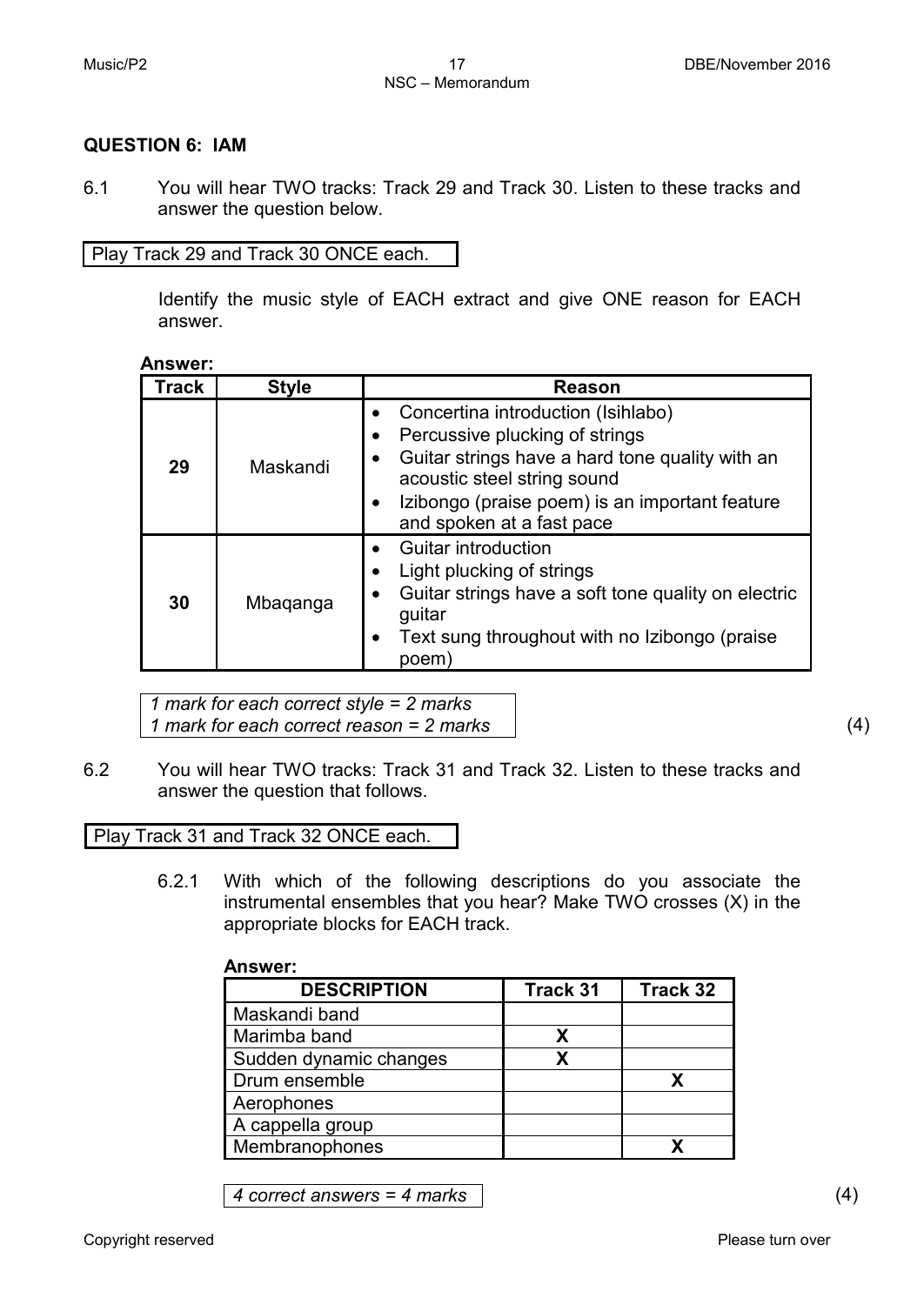## Play Track 33 and Track 34 ONCE each.

6.2.2 Indicate the similarities between the extracts. Refer to the rhythm and tempo.

#### **Answer:**

- Repetition of rhythmic patterns
- Polyrhythms
- Syncopation
- Same moderate tempo

*Any 2 correct answers = 2 marks* (2)

Play Track 35 ONCE.

6.2.3 Identify the vocal techniques that you hear in this extract.

#### **Answer:**

- Crepitation
- Ululation
- Vocal glissando

*1 mark each = 2 marks* (2)

6.3 Listen to the extract and answer the questions that follow.

## Play Track 36 TWICE.

6.3.1 Identify the style of South African music.

| <b>Answer:</b><br>Malombo |     |
|---------------------------|-----|
| 1 mark                    | (1) |

6.3.2 Give TWO reasons, related to the music, to motivate your answer to QUESTION 6.3.1.

## **Answer:**

- Fuses musical traditions of the Bapedi and VhaVenda with jazz
- Typical instruments (flute, African drums, electric guitar)
- African rhythms provided by percussion instruments
- Blues influence in melodic line of flute
- Jazz-based guitar-playing
- Loose improvised melodic and rhythmic phrases

*Any 2 correct answers = 2 marks* (2)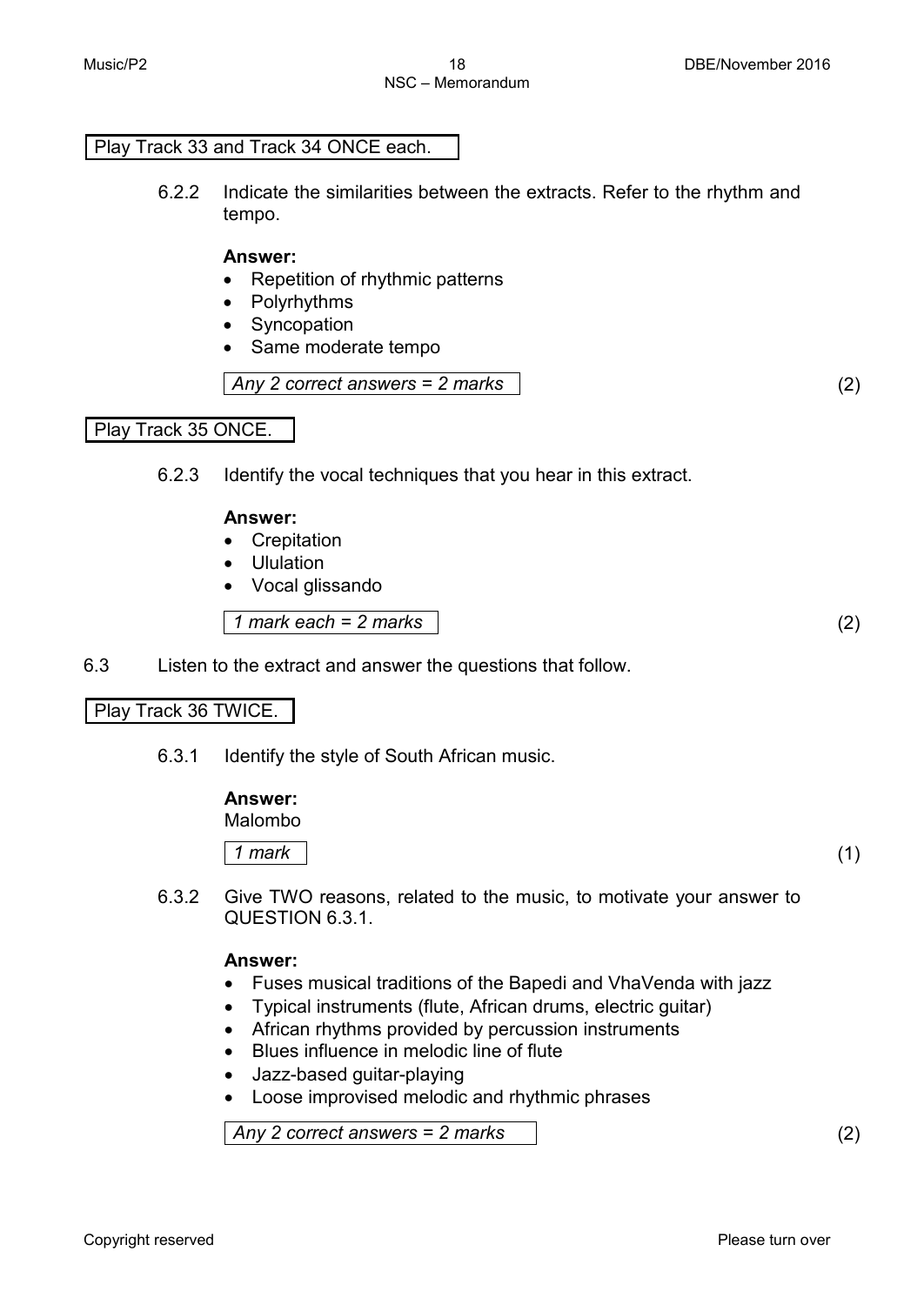6.3.3 With which group/artist do you associate this style of music?

## **Answer:**

- Phillip Tabane
- Phillip Tabane and Malombo
- Malombo Jazz Men
- Malombo Jazz Makers
- Julian Bahula
- Abby Cindi

*Any correct answer = 1 mark* (1)

 $(16 \div 2)$ 

## **TOTAL SECTION B: 12**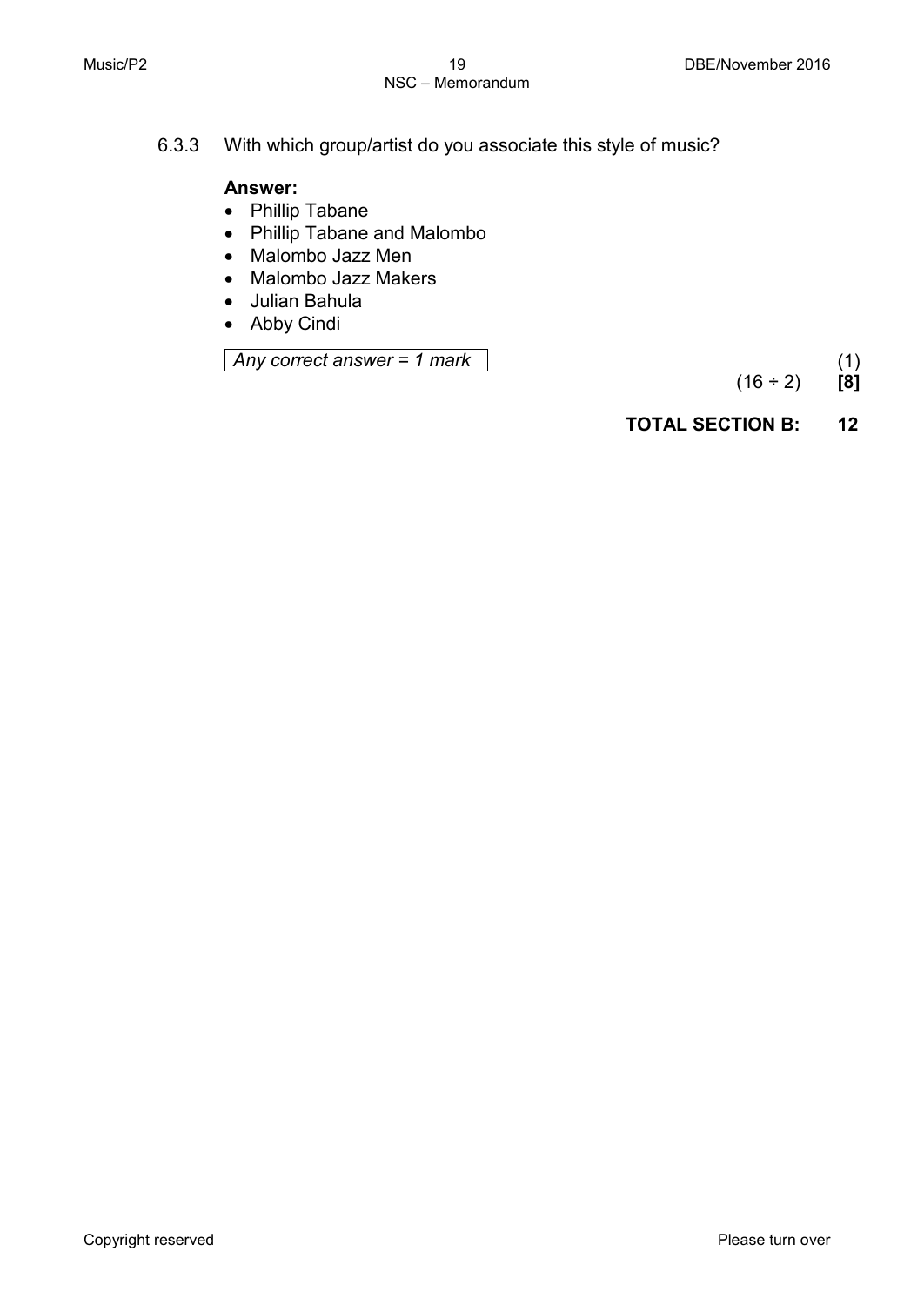## **SECTION C: FORM**

## **QUESTION 7**

Read and study the questions for THREE minutes.

Play Track 37 ONCE to provide an overview.

Listen to *Pink Lady* while you follow the score.











Copyright reserved **Please** turn over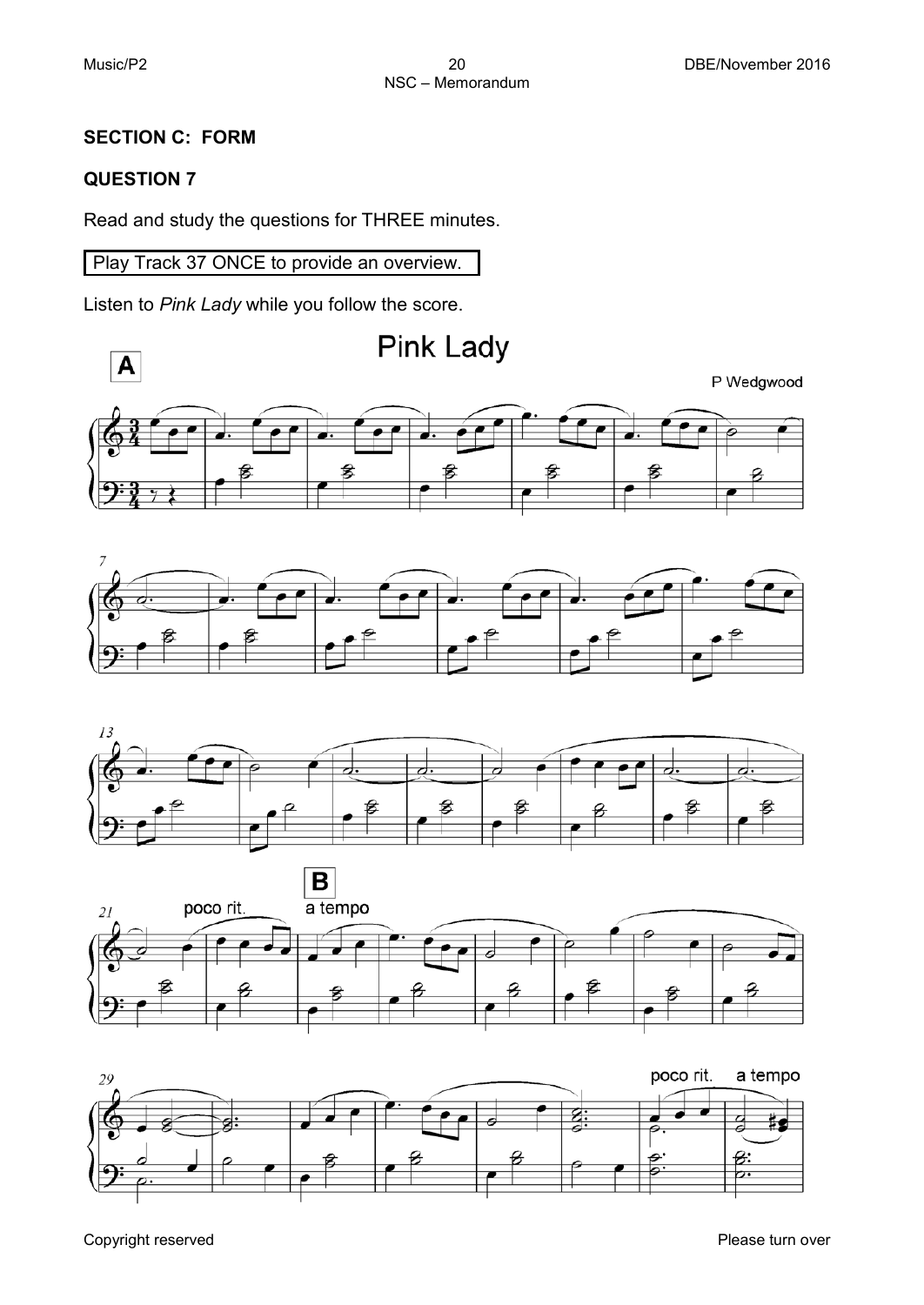Music/P2 21 DBE/November 2016 NSC – Memorandum









Copyright reserved **Please** turn over